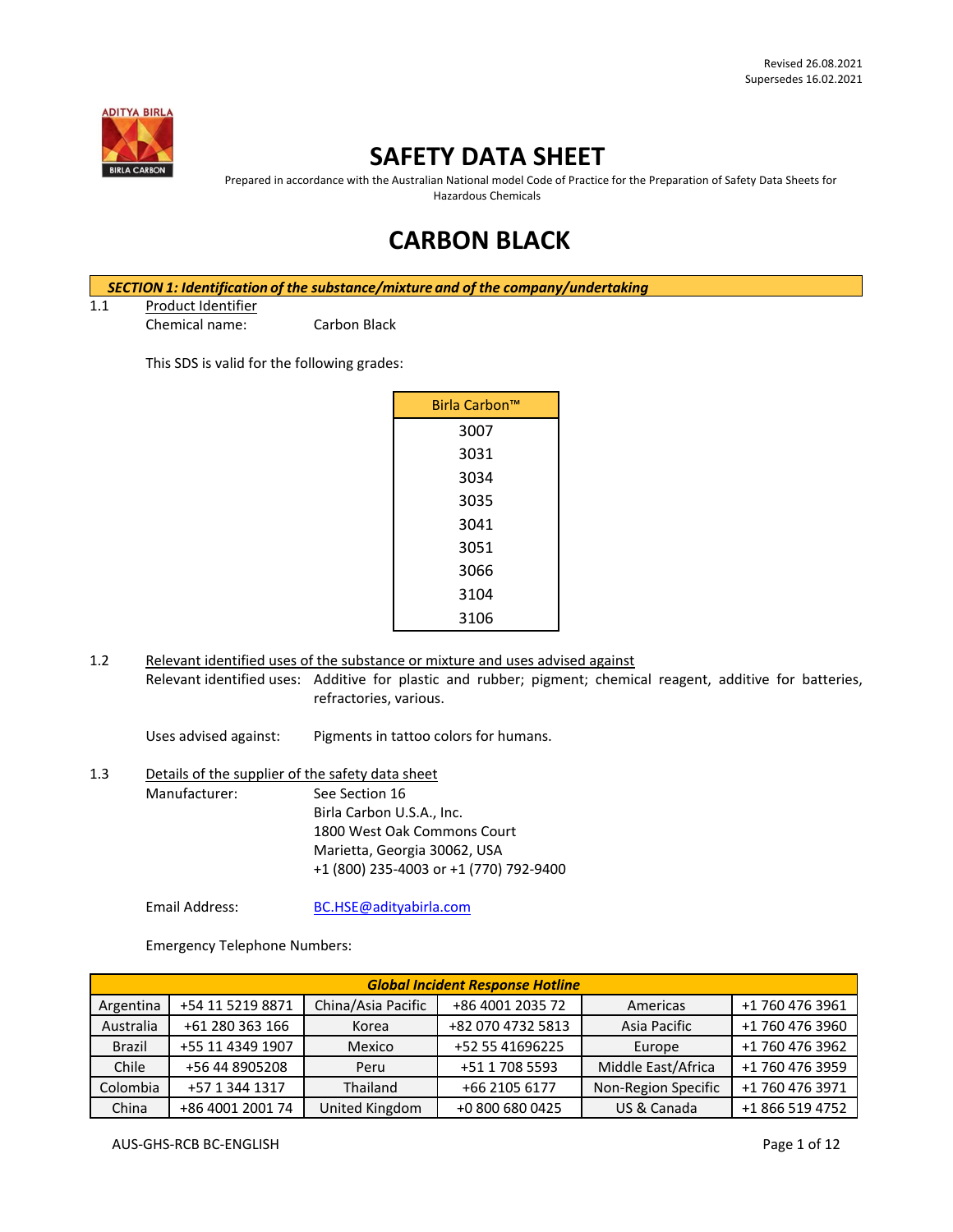#### *SECTION 2: Hazard(s) Identification*

| 2.1 | Classification of the substance or mixture |  |      |                                                                                |                                                                                             |
|-----|--------------------------------------------|--|------|--------------------------------------------------------------------------------|---------------------------------------------------------------------------------------------|
|     | Australia:                                 |  |      | 3, referred to by the Australia Model Work Health and Safety Regulation (WHS). | Not a hazardous substance or mixture according to the Globally Harmonized System (GHS) Rev. |
| 2.2 | Label elements                             |  |      |                                                                                |                                                                                             |
|     | Pictogram:                                 |  | None |                                                                                |                                                                                             |
|     | Signal Word:                               |  | None |                                                                                |                                                                                             |
|     | Hazard Statement:                          |  | None |                                                                                |                                                                                             |
|     | <b>Precautionary Statement:</b>            |  | None |                                                                                |                                                                                             |
|     |                                            |  |      |                                                                                |                                                                                             |

## 2.3 Other hazards

This substance is classified as hazardous as a combustible dust by the United States 2012 OSHA Hazard Communication Standard (29 CFR 1910.1200) and the Canadian Hazardous Products Regulation (HPR) 2015. The signal word, hazard statement and precautionary statements in the United States and Canada are: WARNING May form combustible dust concentrations in air. Keep away from all ignition sources including heat, sparks and flame. Prevent dust accumulations to minimize explosion hazard. Do not expose to temperatures above 300°C. Hazardous products of combustion can include carbon monoxide, carbon dioxide, oxides of sulfur, and organic products.

| Eye:        | May cause reversible mechanical irritation.                                                                                                                                     |
|-------------|---------------------------------------------------------------------------------------------------------------------------------------------------------------------------------|
| Skin:       | May cause mechanical irritation, soiling, and drying of skin. No cases of sensitization in humans<br>have been reported.                                                        |
| Inhalation: | Dust may be irritating to the respiratory tract. Provide local exhaust ventilation. See Section 8.                                                                              |
| Ingestion:  | Adverse health effects are not expected.                                                                                                                                        |
|             | Carcinogenicity: Carbon black is listed by the International Agency for Research on Cancer (IARC) as a Group 2B<br>substance (possibly carcinogenic to humans). See Section 11. |

|  | SECTION 3: Composition/information on ingredients |
|--|---------------------------------------------------|
|--|---------------------------------------------------|

## 3.1 Substance

- 3.1.1 Carbon Black (amorphous) 100%
- 3.1.2 CAS Number: 1333-86-4
- 3.1.3 Synonyms: carbon black, furnace black

## *SECTION 4: First-aid measures*

| 4.1 |             | Description of first-aid measures                                                                                       |  |  |
|-----|-------------|-------------------------------------------------------------------------------------------------------------------------|--|--|
|     | Inhalation: | Take affected persons into fresh air. If necessary, restore normal breathing through standard<br>first aid measures.    |  |  |
|     | Skin:       | Wash skin with mild soap and water. If symptoms persist, seek medical attention.                                        |  |  |
|     | Eye:        | Rinse eyes thoroughly with large volumes of water keeping eyelids open. If symptoms develop,<br>seek medical attention. |  |  |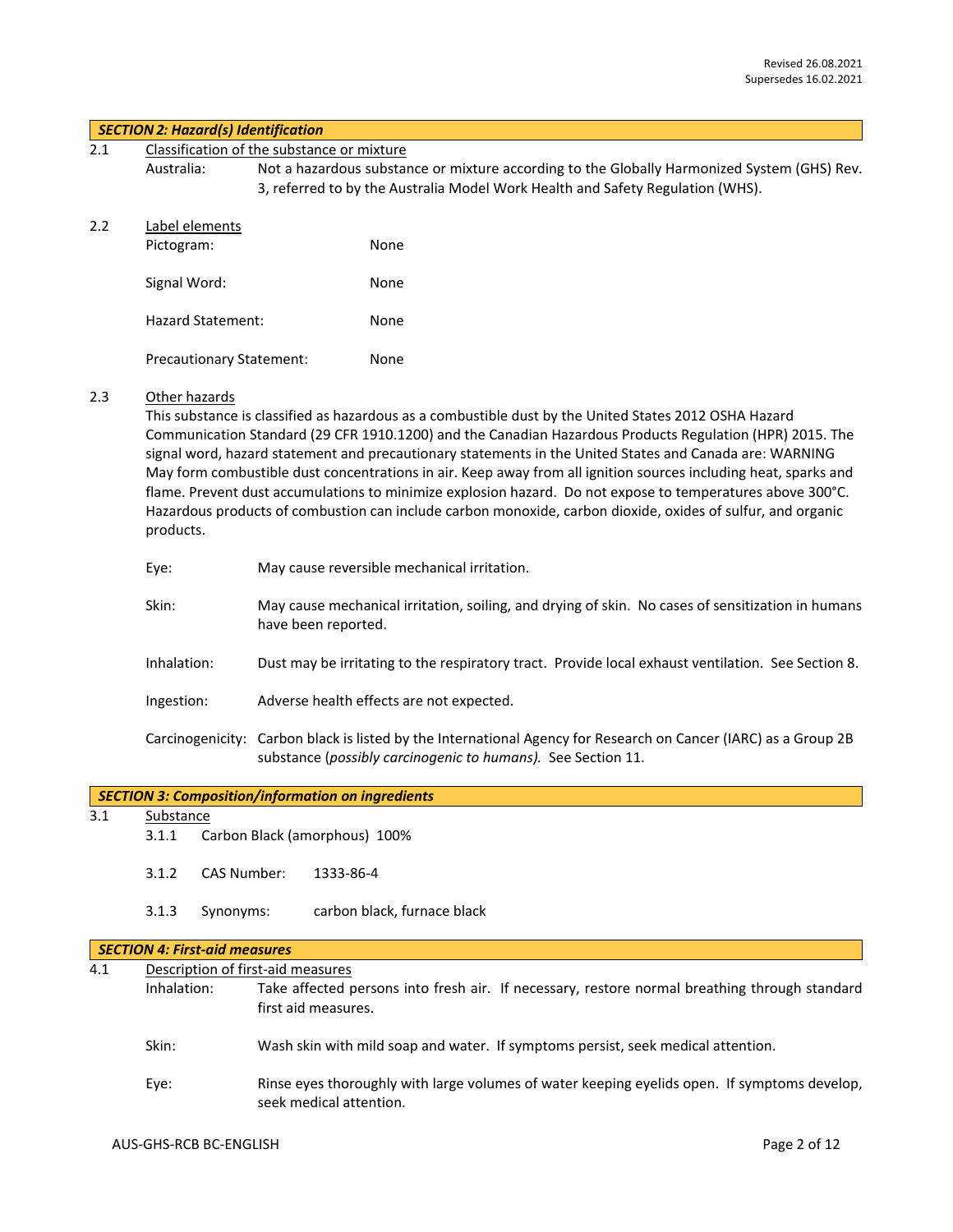- Ingestion: Do not induce vomiting. If conscious, give several glasses of water. Never give anything by mouth to an unconscious person.
- 4.2 Most important symptoms, both acute and delayed Symptoms: Irritating to the eyes and respiratory tract if exposed above the occupational exposure limits. See Section 2.
- 4.3 Indication of any immediate medical attention and special treatment needed Note to physicians: Treat symptomatically

|     | <b>SECTION 5: Fire-fighting measures</b>                                                            |                                                                                                                                                                                                                                                      |
|-----|-----------------------------------------------------------------------------------------------------|------------------------------------------------------------------------------------------------------------------------------------------------------------------------------------------------------------------------------------------------------|
| 5.1 | Extinguishing media<br>Suitable extinguishing media:                                                | Use foam, carbon dioxide $(CO2)$ , dry chemical, or water fog. A fog spray is<br>recommended if water is used.                                                                                                                                       |
|     | Unsuitable extinguishing media:                                                                     | Do not use high pressure media which could cause the formation of a<br>potentially explosible dust-air mixture.                                                                                                                                      |
| 5.2 | Special hazards arising from the substance or mixture<br>Special hazards arising from the chemical: | It may not be obvious that carbon black is burning unless the material<br>is stirred and sparks are apparent. Carbon black that has been on fire<br>should be closely observed for at least 48 hours to ensure no<br>smoldering material is present. |
|     | <b>Hazardous Combustion Products:</b>                                                               | Carbon monoxide (CO), carbon dioxide (CO <sub>2</sub> ), and oxides of sulfur.                                                                                                                                                                       |
| 5.3 | Advice for fire fighters<br>Special protective equipment for fire-fighters:                         | Wear full protective firefighting gear, including self-<br>contained breathing apparatus (SCBA). Wet carbon black<br>produces very slipper walking surfaces.                                                                                         |

| <b>SECTION 6: Accidental release measures</b> |                                                               |                                                                                                                                                                                                                                                                                                                    |  |
|-----------------------------------------------|---------------------------------------------------------------|--------------------------------------------------------------------------------------------------------------------------------------------------------------------------------------------------------------------------------------------------------------------------------------------------------------------|--|
| 6.1                                           |                                                               | Personal precautions, protective equipment and emergency procedures                                                                                                                                                                                                                                                |  |
|                                               | Personal precautions:                                         | Wet carbon black produces slippery walking surfaces. Avoid dust formation.<br>Wear appropriate personal protective equipment and respiratory protection.<br>See Section 8.                                                                                                                                         |  |
|                                               | For emergency responders:                                     | Use personal protective equipment recommended in section 8.                                                                                                                                                                                                                                                        |  |
| 6.2                                           | Environmental precautions<br>bodies of water.                 | Carbon black poses no significant environmental hazards. Contain spilled product on land, if possible. As a<br>matter of good practice, minimize contamination of sewage water, soil, groundwater, drainage systems, or                                                                                            |  |
| 6.3                                           | Methods and materials for containment and cleaning up         |                                                                                                                                                                                                                                                                                                                    |  |
|                                               | Methods for containment:                                      | Prevent further leakage or spillage if safe to do so.                                                                                                                                                                                                                                                              |  |
|                                               | Methods for cleaning up:                                      | Small spills should be vacuumed when possible. Dry sweeping is not<br>recommended. A vacuum equipped with high efficiency particulate air (HEPA)<br>filtration is recommended. If necessary, light water spray will reduce dust for<br>dry sweeping. Large spills may be shoveled into containers. See Section 13. |  |
| 6.4                                           | Reference to other sections<br>See section 8. See section 13. |                                                                                                                                                                                                                                                                                                                    |  |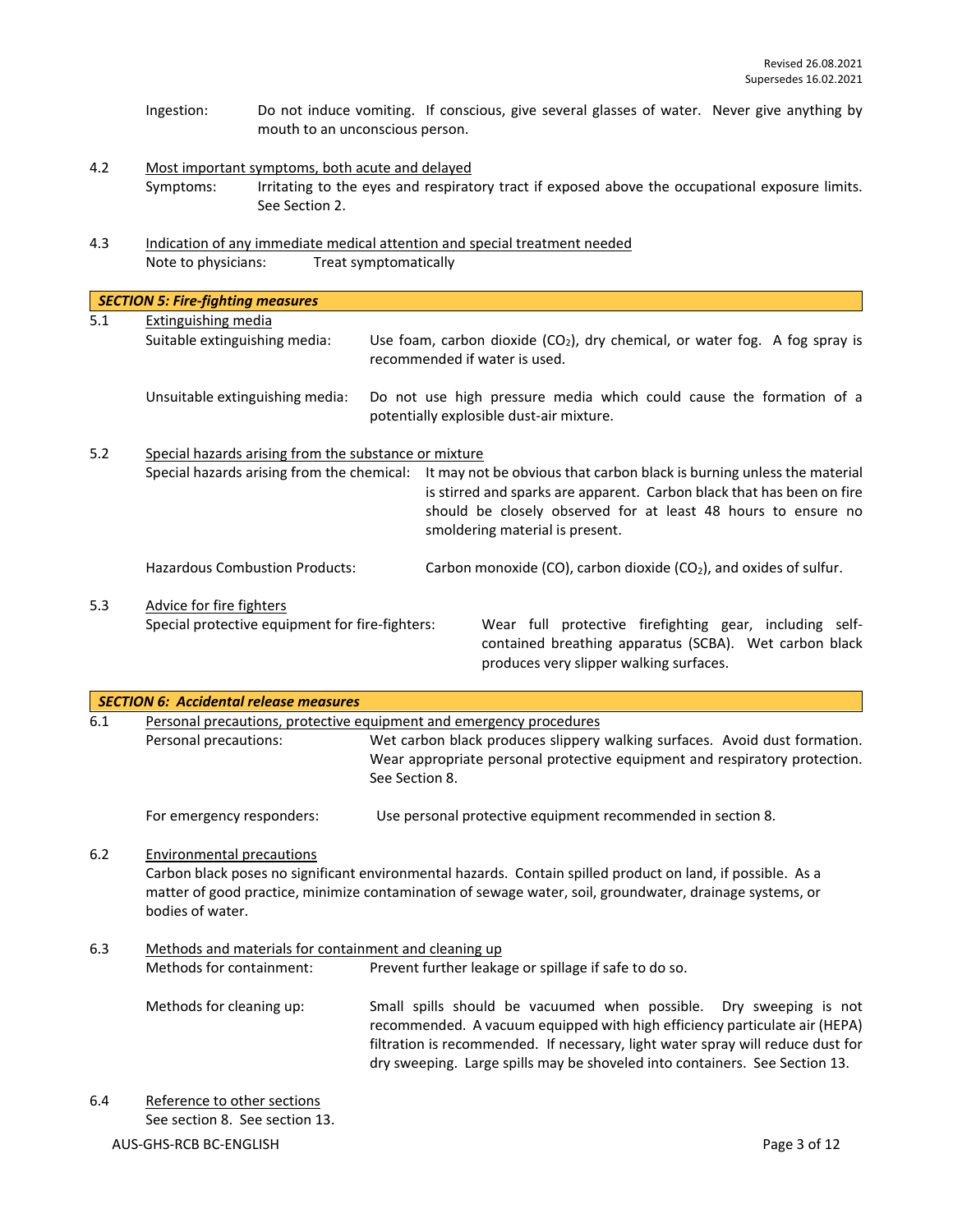## *SECTION 7: Handling and storage*

- 7.1 Precautions for safe handling
	- Advice on safe handling: Avoid dust formation. Do not breathe dust. Provide appropriate local exhaust to minimize dust formation. Do not use compressed air.

Take precautionary measures against static discharges. Provide adequate precautions, such as electrical grounding and bonding, or inert atmospheres. Grounding of equipment and conveying systems may be required under certain conditions. Safe work practices include the elimination of potential ignition sources in proximity to carbon black dust; good housekeeping to avoid accumulations of dust on all surfaces; appropriate exhaust ventilation design and maintenance to control airborne dust levels to below the applicable occupational exposure limit. If hot work is required, the immediate work area must be cleared of carbon black dust.

General hygiene considerations: Handle in accordance with good industrial hygiene and safety practices.

7.2 Conditions for safe storage, including any incompatibilities Storage conditions: Keep in a dry, cool, and well-ventilated location. Store away from heat, ignition sources, and strong oxidizers.

> Carbon black is not classifiable as a Division 4.2 self-heating substance under the UN test criteria. However, current UN criteria for determining if a substance is self-heating is volume dependent. This classification may not be appropriate for large volume storage container.

> Before entering vessels and confined spaces containing carbon black, test for adequate oxygen, flammable gases and potential toxic air contaminants. Do not allow dust to accumulate on surfaces.

Incompatible materials: Strong oxidizers.

|     | <b>SECTION 8: Exposure controls/personal protection</b> |                                                                                                                                                                                                                                                                                                                                                                     |
|-----|---------------------------------------------------------|---------------------------------------------------------------------------------------------------------------------------------------------------------------------------------------------------------------------------------------------------------------------------------------------------------------------------------------------------------------------|
| 8.1 | Control parameters<br>Exposure guidelines:              | Representative occupational exposure limits currently available for carbon black (CAS<br>number: 1333-86-4).                                                                                                                                                                                                                                                        |
|     | Country<br>Australia                                    | Concentration, mg/m3<br>3.0, TWA, inhalable                                                                                                                                                                                                                                                                                                                         |
| 8.2 | Exposure controls<br>Engineering controls:              | Use process enclosures and/or exhaust ventilation to keep airborne dust concentrations<br>below the occupational exposure limit.                                                                                                                                                                                                                                    |
|     | Personal Protective Equipment (PPE)                     |                                                                                                                                                                                                                                                                                                                                                                     |
|     | Respiratory:                                            | Approved air purifying respirator (APR) should be used where airborne dust<br>concentrations are expected to exceed occupational exposure limits. Use a positive-<br>pressure, air supplied respirator if there is any potential for uncontrolled release,<br>exposure levels are not known, or in circumstances where APRs may not provide<br>adequate protection. |
|     |                                                         | When respiratory protection is required to minimize exposures to carbon black,<br>programs should follow the requirements of the appropriate governing body for the                                                                                                                                                                                                 |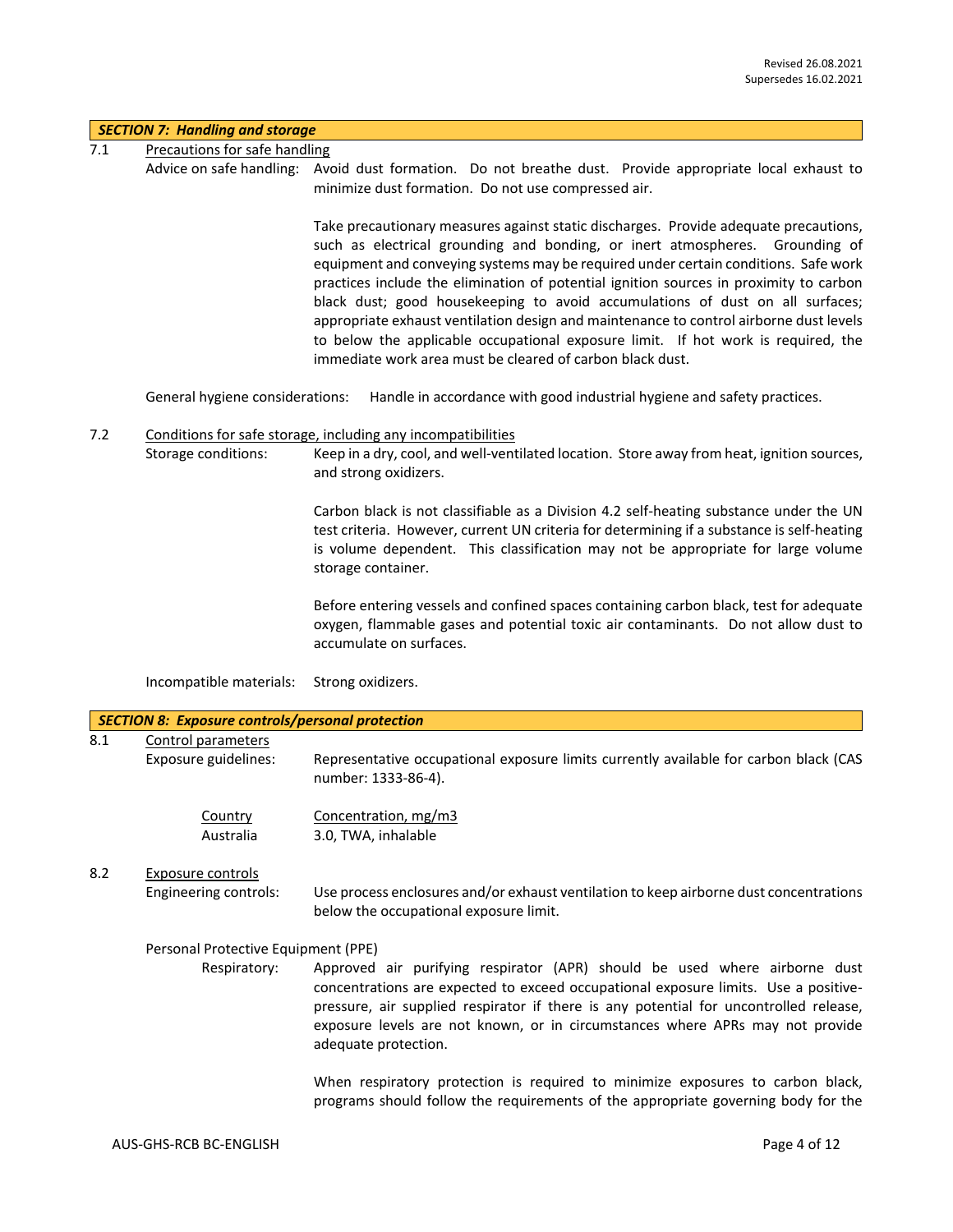country, province or state. Selected references to respiratory protection standards are provided below:

- OSHA 29CFR1910.134, Respiratory Protection
- CR592 Guidelines for Selection and Use of Respiratory Protective Devices (CEN)
- German/European Standard DIN/EN 143, Respiratory Protective Devices for Dusty Materials (CEN)

| Hand protection:     | Wear protective gloves. Use a barrier cream. Wash hands and skin with mild<br>soap and water.                                                  |
|----------------------|------------------------------------------------------------------------------------------------------------------------------------------------|
| Eye/face protection: | Wear safety glasses or goggles.                                                                                                                |
| Skin protection:     | Wear general protective clothing to minimize skin contact. Wash clothing<br>daily. Work clothes should not be taken home.                      |
| Other:               | Emergency eyewash and safety showers should be in close proximity. Wash<br>hands and face thoroughly with mild soap before eating or drinking. |

Environmental exposure controls: in accordance with all local legislation and permit requirements.

|                                                              | <b>SECTION 9: Physical and chemical properties</b> |                                                       |  |  |
|--------------------------------------------------------------|----------------------------------------------------|-------------------------------------------------------|--|--|
| 9.1<br>Information on basic physical and chemical properties |                                                    |                                                       |  |  |
|                                                              | Appearance:                                        | powder or pellet                                      |  |  |
|                                                              | Color:                                             | black                                                 |  |  |
|                                                              | Odor:                                              | odorless                                              |  |  |
|                                                              | Odor threshold:                                    | not applicable                                        |  |  |
|                                                              | Melting point/freezing point:                      | not applicable                                        |  |  |
|                                                              | Boiling point/range:                               | not applicable                                        |  |  |
|                                                              | Vapor pressure:                                    | not applicable                                        |  |  |
|                                                              | Vapor Density:                                     | not applicable                                        |  |  |
|                                                              | Oxidizing properties:                              | not applicable                                        |  |  |
|                                                              | Flash Point:                                       | not applicable                                        |  |  |
|                                                              | Flammability:                                      | not flammable                                         |  |  |
|                                                              | Explosive properties:                              | Dust may form explosible mixture in air               |  |  |
|                                                              | Explosion limits (air):                            |                                                       |  |  |
|                                                              | Upper:                                             | not available                                         |  |  |
|                                                              | Lower:                                             | 50 $g/m^3$ (dust)                                     |  |  |
|                                                              | Evaporation rate:                                  | not applicable                                        |  |  |
|                                                              | Density: (20°C):                                   | $1.7 - 1.9$ g/cm <sup>3</sup>                         |  |  |
|                                                              | <b>Bulk density:</b>                               | 1.25-40 lb/ft <sup>3</sup> , 20-640 kg/m <sup>3</sup> |  |  |
|                                                              | Pellets:                                           | 200-680 kg/m <sup>3</sup>                             |  |  |
|                                                              | Powder (fluffy):                                   | 20-380 kg/m <sup>3</sup>                              |  |  |
|                                                              | Solubility (in Water):                             | insoluble                                             |  |  |
|                                                              | pH value: (ASTM 1512):                             | 4-11 [50 g/l water, 68ºF (20ºC)]                      |  |  |
|                                                              | Partition coefficient (n-octanol/water):           | not applicable                                        |  |  |
|                                                              | Viscosity:                                         | not applicable                                        |  |  |
|                                                              | Decomposition temperature:                         | not applicable                                        |  |  |
|                                                              | Auto-ignition temperature:                         | $>140$ <sup>o</sup> C                                 |  |  |
|                                                              | Minimum Ignition temperature:                      | >500ºC (BAM Furnace)(VDI 2263)                        |  |  |
|                                                              |                                                    | >315ºC (Godberg-Greenwald Furnace)(VDI 2263)          |  |  |
|                                                              | Minimum ignition energy:                           | >10,000 mJ (VDI 2263)                                 |  |  |
|                                                              | Ignition energy:                                   | not available                                         |  |  |
|                                                              | Maximum absolute explosion pressure:               | 10 bar (VDI 2263)                                     |  |  |
|                                                              | AUS-GHS-RCB BC-ENGLISH                             | Page 5 of 12                                          |  |  |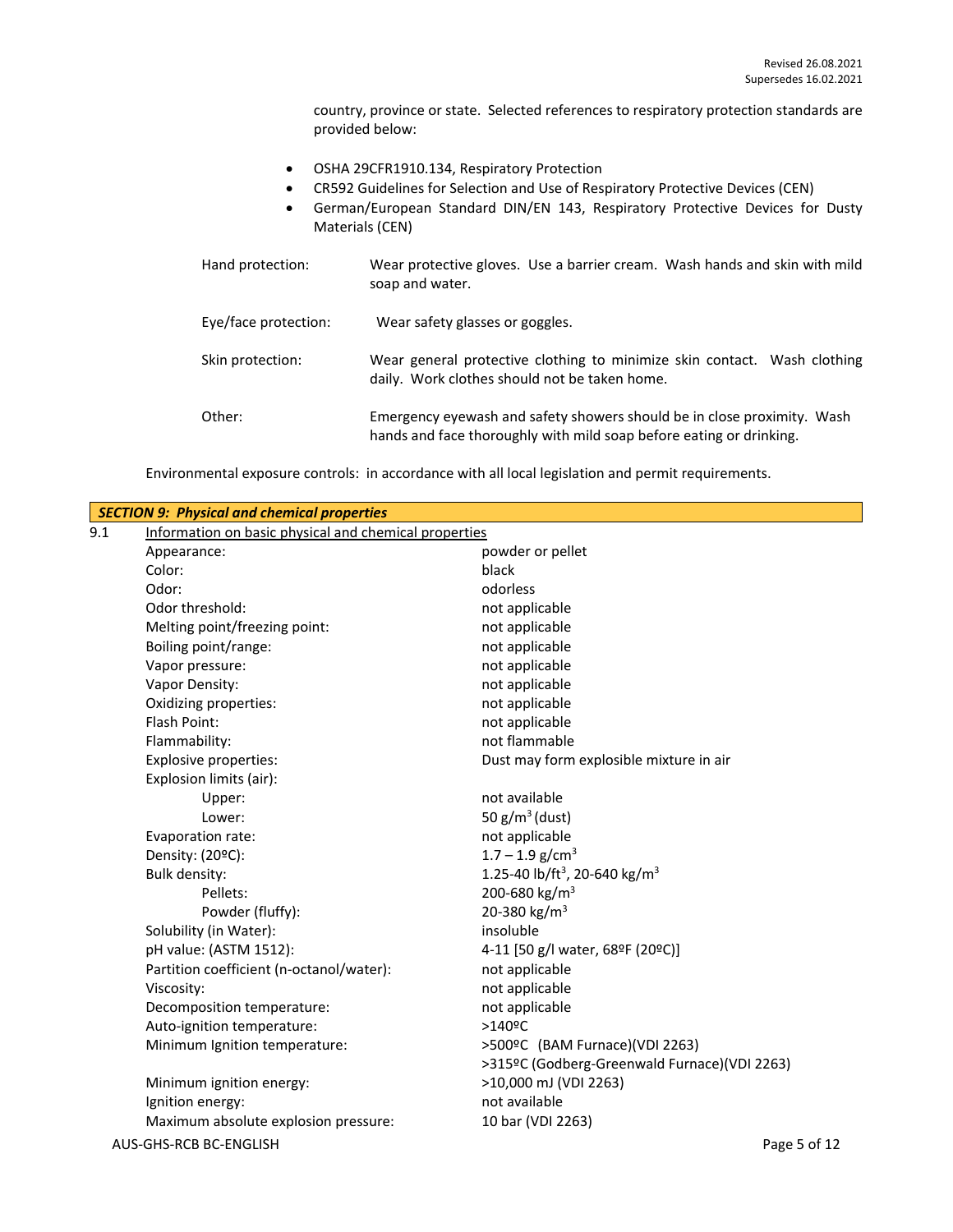Kst Value: not available Dust explosion classification: ST1<br>Decomposition temperature: National Management of applicable Decomposition temperature:

Maximum rate of pressure rise: 30-400 bar/sec (VDI 2263 and ASTM E1226-88)<br>Burn Velocity: 38 seconds (not classified as "highly flammab" > 45 seconds (not classified as "highly flammab > 45 seconds (not classified as "highly flammable" or "easily ignitable")

9.2 Other information Not available

|      | <b>SECTION 10: Stability and reactivity</b>                                                                            |                                                                              |  |  |
|------|------------------------------------------------------------------------------------------------------------------------|------------------------------------------------------------------------------|--|--|
| 10.1 | Reactivity                                                                                                             |                                                                              |  |  |
|      | May react exothermically upon contact with strong oxidizers.                                                           |                                                                              |  |  |
|      |                                                                                                                        |                                                                              |  |  |
| 10.2 | <b>Chemical stability</b>                                                                                              |                                                                              |  |  |
|      | Stable under normal ambient conditions.                                                                                |                                                                              |  |  |
|      | <b>Explosion data</b>                                                                                                  |                                                                              |  |  |
|      | Sensitivity to mechanical impact:                                                                                      |                                                                              |  |  |
|      |                                                                                                                        | Not sensitive to mechanical impact                                           |  |  |
|      | Sensitivity to static discharge:                                                                                       | Dust may form explosible mixture in air. Avoid dust formation. Do not create |  |  |
|      |                                                                                                                        | a dust cloud. Take precautionary measures against static discharges. Ensure  |  |  |
|      |                                                                                                                        | all equipment is earthed/grounded before beginning transfer operation.       |  |  |
|      |                                                                                                                        |                                                                              |  |  |
| 10.3 | Possibility of hazardous reactions                                                                                     |                                                                              |  |  |
|      | Hazardous polymerization:                                                                                              | Does not occur.                                                              |  |  |
|      | Possibility of hazardous reactions: None under normal conditions.                                                      |                                                                              |  |  |
|      |                                                                                                                        |                                                                              |  |  |
| 10.4 | Conditions to avoid                                                                                                    |                                                                              |  |  |
|      | Avoid high temperatures >400°C (>752°F) and sources of ignition.                                                       |                                                                              |  |  |
|      |                                                                                                                        |                                                                              |  |  |
| 10.5 | Incompatible materials                                                                                                 |                                                                              |  |  |
|      | Strong oxidizers.                                                                                                      |                                                                              |  |  |
|      |                                                                                                                        |                                                                              |  |  |
| 10.6 | Hazardous decomposition products<br>Carbon monoxide, carbon dioxide, organic products of combustion, oxides of sulfur. |                                                                              |  |  |
|      |                                                                                                                        |                                                                              |  |  |
|      | <b>SECTION 11: Toxicological information</b>                                                                           |                                                                              |  |  |
| 11.1 | Information on toxicological effects                                                                                   |                                                                              |  |  |
|      | <b>Acute Toxicity:</b>                                                                                                 |                                                                              |  |  |
|      | Oral LD50:                                                                                                             | $LD_{50}$ (rat) > 8000 mg/kg. (Equivalent to OECD TG 401)                    |  |  |
|      | Inhalation LD50:                                                                                                       | No data available                                                            |  |  |
|      |                                                                                                                        |                                                                              |  |  |
|      | Dermal LD50:                                                                                                           | No data available                                                            |  |  |
|      |                                                                                                                        |                                                                              |  |  |
|      | Skin corrosion/irritation:                                                                                             | Rabbit: not irritating. (Equivalent to OECD TG 404)                          |  |  |
|      |                                                                                                                        | Edema = $0$ (max. attainable irritation score: 4)                            |  |  |
|      |                                                                                                                        | Erythema = $0$ (max. attainable irritation score: 4)                         |  |  |
|      |                                                                                                                        | Assessment: Not irritating to skin.                                          |  |  |
|      | Serious eye damage/irritation:                                                                                         | Rabbit: not irritating. (OECD TG 405)                                        |  |  |
|      |                                                                                                                        | Cornea: 0 (max. attainable irritation score: 4)                              |  |  |
|      | AUS-GHS-RCB BC-ENGLISH                                                                                                 | Page 6 of 12                                                                 |  |  |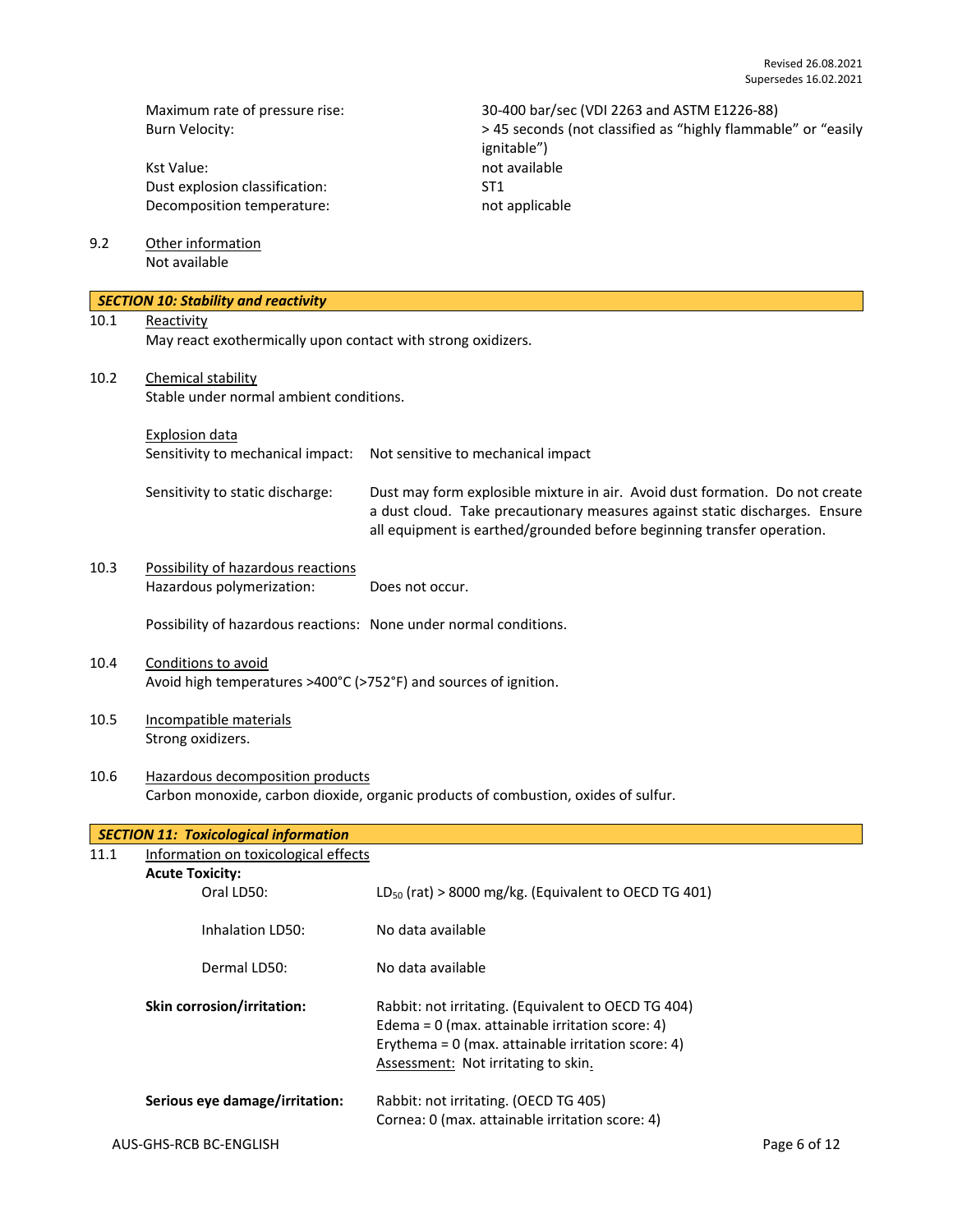|                                | Iris: 0 (max. attainable irritation score: 2)<br>Chemosis: 0 (max. attainable irritation score: 4)<br>Assessment: Not irritating to the eyes.                                                                                                                                                                                                                                                                                                                                                                           | Conjunctivae: 0 (max. attainable irritation score: 3)                                                                                                                                                                                                                                                                                                                                                                                                                                        |  |  |
|--------------------------------|-------------------------------------------------------------------------------------------------------------------------------------------------------------------------------------------------------------------------------------------------------------------------------------------------------------------------------------------------------------------------------------------------------------------------------------------------------------------------------------------------------------------------|----------------------------------------------------------------------------------------------------------------------------------------------------------------------------------------------------------------------------------------------------------------------------------------------------------------------------------------------------------------------------------------------------------------------------------------------------------------------------------------------|--|--|
| Sensitization:                 | Assessment: Not sensitizing in animals.                                                                                                                                                                                                                                                                                                                                                                                                                                                                                 | Guinea pig skin (Buehler Test): Not sensitizing (OECD TG 406)<br>No cases of sensitization in humans have been reported.                                                                                                                                                                                                                                                                                                                                                                     |  |  |
| <b>Germ cell mutagenicity:</b> | black and are not bioavailable (Borm, 2005).                                                                                                                                                                                                                                                                                                                                                                                                                                                                            | In vitro: Carbon black is not suitable to be tested directly in bacterial (Ames<br>test) and other in vitro systems because of its insolubility. However, when<br>organic solvent extracts of carbon black have been tested, results showed no<br>mutagenic effects. Organic solvent extracts of carbon black can contain traces<br>of polycyclic aromatic hydrocarbons (PAHs). A study to examine the<br>bioavailability of these PAHs showed that they are very tightly bound to carbon    |  |  |
|                                | In vivo: In an experimental investigation, mutational changes in the hprt ene<br>were reported in alveolar epithelial cells in the rat following inhalation<br>exposure to carbon black (Driscoll, 1997). This observation is considered to be<br>rat-specific and a consequence of "lung overload," which leads to chronic<br>inflammation and release of reactive oxygen species. This is considered to be<br>a secondary genotoxic effect and, thus, carbon black itself would not be<br>considered to be mutagenic. |                                                                                                                                                                                                                                                                                                                                                                                                                                                                                              |  |  |
|                                | Assessment: In vivo mutagenicity in rats occurs by mechanisms secondary to<br>a threshold effect and is a consequence of "lung overload," which leads to<br>chronic inflammation and the release of genotoxic oxygen species. This<br>mechanism is considered to be a secondary genotoxic effect and, thus, carbon<br>black itself would not be considered to be mutagenic.                                                                                                                                             |                                                                                                                                                                                                                                                                                                                                                                                                                                                                                              |  |  |
| Carcinogenicity:               | <b>Animal toxicity</b>                                                                                                                                                                                                                                                                                                                                                                                                                                                                                                  | Rat, oral, duration 2 years.<br>Effect: no tumors.                                                                                                                                                                                                                                                                                                                                                                                                                                           |  |  |
|                                |                                                                                                                                                                                                                                                                                                                                                                                                                                                                                                                         | Mouse, oral, duration 2 years.<br>Effect: no tumors.                                                                                                                                                                                                                                                                                                                                                                                                                                         |  |  |
|                                |                                                                                                                                                                                                                                                                                                                                                                                                                                                                                                                         | Mouse, dermal, duration 18 months.<br>Effect: no skin tumors.                                                                                                                                                                                                                                                                                                                                                                                                                                |  |  |
|                                |                                                                                                                                                                                                                                                                                                                                                                                                                                                                                                                         | Rat, inhalation, duration 2 years.<br>Target organ: lungs.<br>Effect: inflammation, fibrosis, tumors.                                                                                                                                                                                                                                                                                                                                                                                        |  |  |
|                                | conditions.                                                                                                                                                                                                                                                                                                                                                                                                                                                                                                             | Note: Tumors in the rat lung are considered to be related to "lung overload"<br>rather than to a specific chemical effect of carbon black itself in the lung. These<br>effects in rats have been reported in many studies on other poorly soluble<br>inorganic particles and appear to be rat specific (ILSI, 2000). Tumors have not<br>been observed in other species (i.e., mouse and hamster) for carbon black or<br>other poorly soluble particles under similar circumstances and study |  |  |

Mortality studies (human data)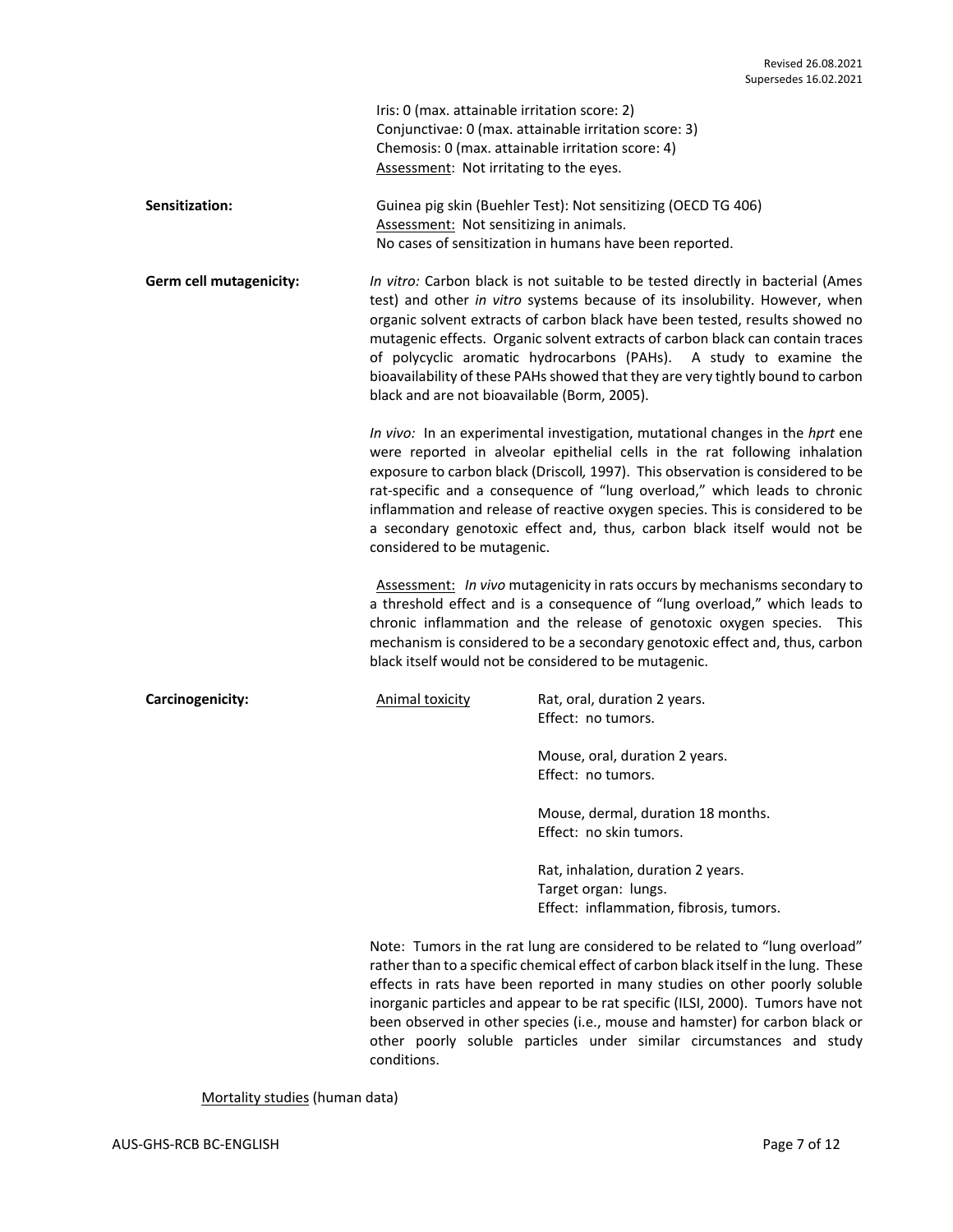A study on carbon black production workers in the UK (Sorahan, 2001) found an increased risk of lung cancer in two of the five plants studied; however, the increase was not related to the dose of carbon black. Thus, the authors did not consider the increased risk in lung cancer to be due to carbon black exposure. A German study of carbon black workers at one plant (Morfeld, 2006; Buechte, 2006) found a similar increase in lung cancer risk but, like the Sorahan, 2001 (UK study), found no association with carbon black exposure. A large US study of 18 plants showed a reduction in lung cancer risk in carbon black production workers (Dell*,* 2006). Based upon these studies, the February 2006 Working Group at the International Agency for Research on Cancer (IARC) concluded that the human evidence for carcinogenicity was *inadequate* (IARC, 2010).

Since the IARC evaluation of carbon black, Sorahan and Harrington (2007) have re-analyzed the UK study data using an alternative exposure hypothesis and found a positive association with carbon black exposure in two of the five plants. The same exposure hypothesis was applied by Morfeld and McCunney (2009) to the German cohort; in contrast, they found no association between carbon black exposure and lung cancer risk and, thus, no support for the alternative exposure hypothesis used by Sorahan and Harrington.

Overall, as a result of these detailed investigations, no causative link between carbon black exposure and cancer risk in humans has been demonstrated.

#### IARC cancer classification

In 2006 IARC re-affirmed its 1995 finding that there is *"inadequate evidence"* from human health studies to assess whether carbon black causes cancer in humans. IARC concluded that there is *"sufficient evidence*" in experimental animal studies for the carcinogenicity of carbon black. IARC's overall evaluation is that carbon black is *"possibly carcinogenic to humans (Group 2B)".* This conclusion was based on IARC's guidelines, which generally require such a classification if one species exhibits carcinogenicity in two or more animal studies (IARC, 2010).

Solvent extracts of carbon black were used in one study of rats in which skin tumors were found after dermal application and several studies of mice in which sarcomas were found following subcutaneous injection. IARC concluded that there was *"sufficient evidence"* that carbon black extracts can cause cancer in animals (Group 2B).

## ACGIH cancer classification

Confirmed Animal Carcinogen with Unknown Relevance to Humans (Category A3 Carcinogen).

Assessment: Applying the guidelines of self-classification under the Globally Harmonized System of Classification and Labeling of Chemicals, carbon black is not classified as a carcinogen. Lung tumors are induced in rats as a result of repeated exposure to inert, poorly soluble particles like carbon black and other poorly soluble particles. Rat tumors are a result of a secondary non-genotoxic mechanism associated with the phenomenon of lung overload. This is a species-specific mechanism that has questionable relevance for classification in humans. In support of this opinion, the CLP Guidance for Specific Target Organ Toxicity – Repeated Exposure (STOT-RE), cites lung overload under mechanisms not relevant to humans. Human health studies show that exposure to carbon black does not increase the risk of carcinogenicity.

**Reproductive and developmental toxicity:** Assessment: No effects on reproductive organs or fetal development have been reported in long-term repeated dose toxicity studies in animals.

| Specific target organ toxicity – single exposure (STOT-SE): | Assessment: Based on available data, specific       |  |
|-------------------------------------------------------------|-----------------------------------------------------|--|
|                                                             | target organ toxicity is not expected after single  |  |
|                                                             | oral, single inhalation, or single dermal exposure. |  |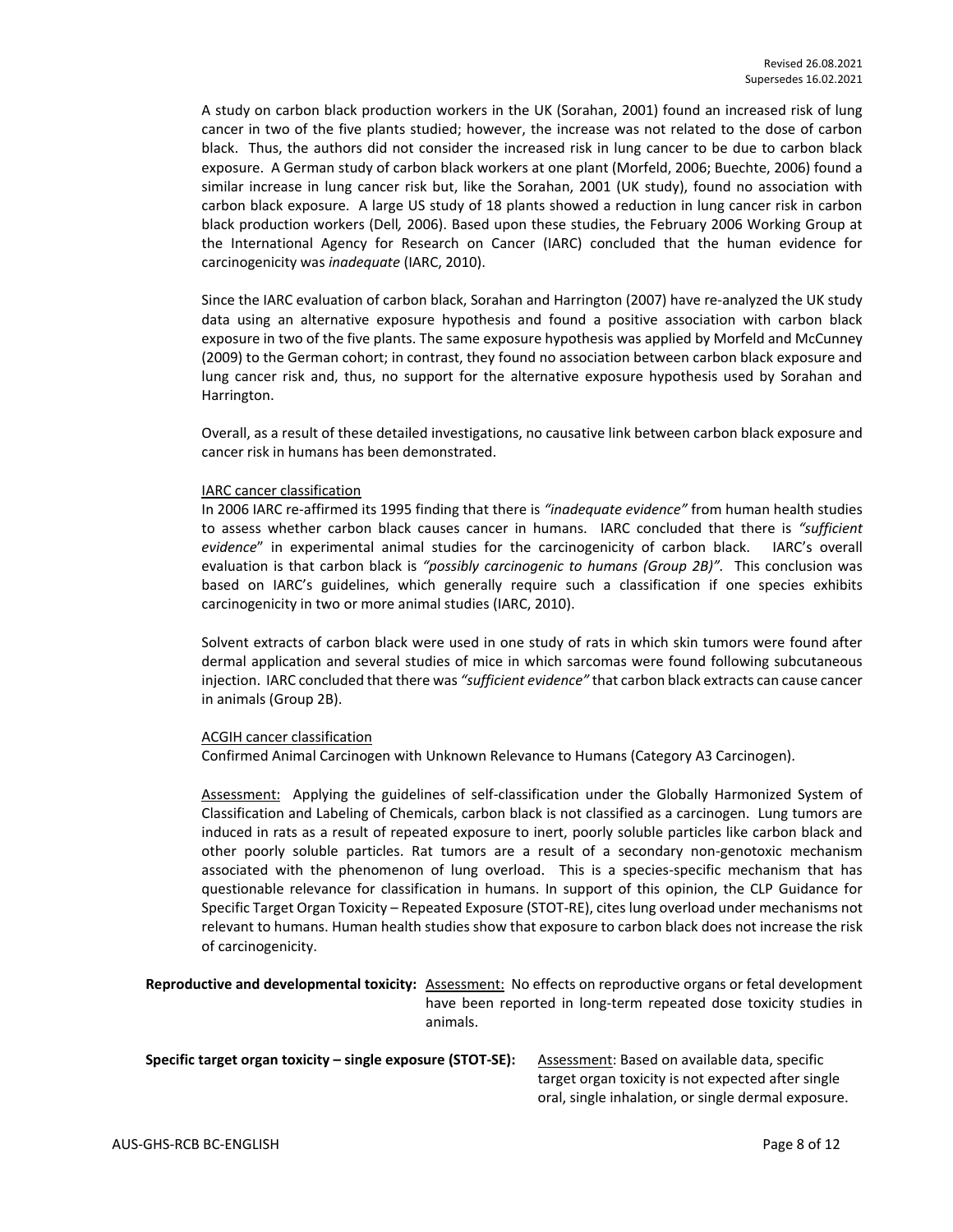## **Specific target organ toxicity – repeated exposure (STOT-RE):**

#### Animal toxicity

Repeated dose toxicity: inhalation (rat), 90 days, No Observed Adverse Effect Concentration (NOAEC) = 1.1 mg/m<sup>3</sup> (respirable)

Target organ/effects at higher doses are lung inflammation, hyperplasia, and fibrosis.

Repeated dose toxicity: oral (mouse), 2 yrs, No Observed Effect Level (NOEL) = 137 mg/kg (body wt.)

Repeated dose toxicity: oral (rat), 2 yrs, NOEL = 52 mg/kg (body wt.)

Although carbon black produces pulmonary irritation, cellular proliferation, fibrosis, and lung tumors in the rat under conditions of lung overload, there is evidence to demonstrate that this response is principally a species-specific response that is not relevant to humans.

#### Morbidity studies (human data)

Results of epidemiological studies of carbon black production workers suggest that cumulative exposure to carbon black may result in small, non-clinical decrements in lung function. A U.S. respiratory morbidity study suggested a 27 ml decline in FEV<sub>1</sub> from a 1 mg/m<sup>3</sup> 8 hour TWA daily (inhalable fraction) exposure over a 40-year period (Harber, 2003). An earlier European investigation suggested that exposure to 1 mg/m<sup>3</sup> (inhalable fraction) of carbon black over a 40-year working lifetime would result in a 48 ml decline in FEV<sub>1</sub> (Gardiner, 2001). However, the estimates from both studies were only of borderline statistical significance. Normal age-related decline over a similar period of time would be approximately 1200 ml.

In the U.S. study, 9% of the highest non-smokers exposure group (in contrast to 5% of the unexposed group) reported symptoms consistent with chronic bronchitis. In the European study, methodological limitations in the administration of the questionnaire limit the conclusions that can be drawn about reported symptoms. This study, however, indicated a link between carbon black and small opacities on chest films, with negligible effects on lung function.

#### Assessment:

**Inhalation** - Applying the guidelines of self-classification under GHS, carbon black is not classified under STOT-RE for effects on the lung. Classification is not warranted on the basis of the unique response of rats resulting from "lung overload" following exposure to poorly soluble particles such as carbon black. The pattern of pulmonary effects in the rat, such as inflammation and fibrotic responses, are not observed in other rodent species, non-human primates, or humans under similar exposure conditions. Lung overload does not appear to be relevant for human health. Overall, the epidemiological evidence from well-conducted investigations has shown no causative link between carbon black exposure and the risk of non-malignant respiratory disease in humans. A STOT-RE classification for carbon black after repeated inhalation exposure is not warranted.

**Oral:** Based on available data, specific target organ toxicity is not expected after repeated oral exposure.

**Dermal:** Based on available data and the chemical-physical properties (insolubility, low absorption potential), specific target organ toxicity is not expected after repeated dermal exposure.

## Aspiration hazard: Assessment: Based on industrial experience and the available data, no aspiration hazard is expected.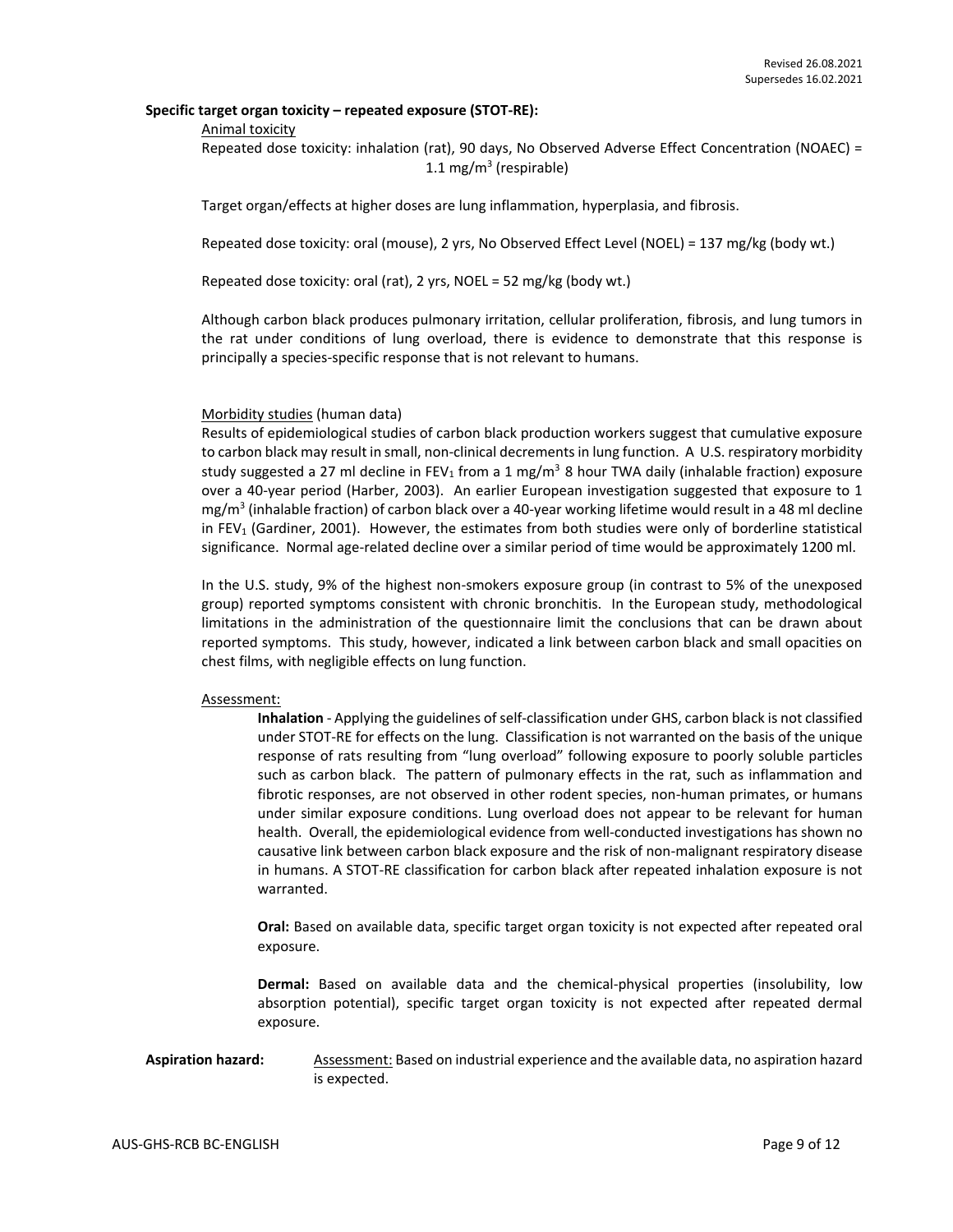12.1 Toxicity

| Aquatic toxi |  |
|--------------|--|
|              |  |

| tic toxicity:                |                                                                                                             |
|------------------------------|-------------------------------------------------------------------------------------------------------------|
| Acute fish toxicity:         | LCO (96 h) 1000mg/l, Species: Brachydanio rerio (zebrafish), Method:<br>OFCD Guideline 203                  |
| Acute invertebrate toxicity: | EC50 (24 h) > 5600 mg/l, Species: Daphnia magna (waterflea),<br>Method: OECD Guideline 202                  |
| Acute algae toxicity:        | EC50 (72 h) >10,000 mg/l, NOEC 10,000 mg/l, Species: Scenedesmus<br>subspicatus, Method: OECD Guideline 201 |
| Activated sludge:            | ECO (3 h) > 400 mg/l, EC10 (3h): ca. 800 mg/l, Method: DEV L3 (TTC<br>test)                                 |

## 12.2 Persistence and degradability Not soluble in water. Expected to remain on soil surface. Not expected to degrade.

- 12.3 Bioaccumulative potential Not expected because of the physicochemical properties of the substance.
- 12.4 Mobility in soil Not expected to migrate. Insoluble.
- 12.5 Results of PBT and vPvB assessment Carbon black is not a PBT or a vPvB.
- 12.6 Other adverse effects Not available.

|      | <b>SECTION 13: Disposal considerations</b> |                                                                                                                                                  |
|------|--------------------------------------------|--------------------------------------------------------------------------------------------------------------------------------------------------|
| 13.1 | Waste treatment methods                    |                                                                                                                                                  |
|      | Product disposal:                          | Product should be disposed of in accordance with the regulations issued by the<br>appropriate federal, provincial, state, and local authorities. |
|      | Container/Packaging disposal:              | Empty packaging must be disposed of in accordance with national and local<br>laws.                                                               |

## *SECTION 14: Transport information*

The International Carbon Black Association organized the testing of seven ASTM reference carbon blacks according to the UN method, Self-Heating Solids. All seven reference carbon blacks were found to be "Not a self-heating substance of Division 4.2." The same carbon blacks were tested according to the UN method, Readily Combustible Solids and found to be "Not a readily combustible solid of Division 4.1;" under current UN Recommendations on the Transport of Dangerous Goods.

The following organizations do not classify carbon black as a "hazardous cargo" if it is "carbon, non-activated, mineral origin." Birla Carbon's carbon black products meet this definition.

| <u>DOT</u> | <b>IMDG</b>            | RID           | <b>ADR</b> | ICAO (air) | <b>IATA</b> |               |
|------------|------------------------|---------------|------------|------------|-------------|---------------|
| 14.1       | UN/ID No               | Not regulated |            |            |             |               |
| 14.2       | Proper shipping name   | Not regulated |            |            |             |               |
| 14.3       | Hazard class           | Not regulated |            |            |             |               |
| 14.4       | Packing group          | Not regulated |            |            |             |               |
|            | AUS-GHS-RCB BC-ENGLISH |               |            |            |             | Page 10 of 12 |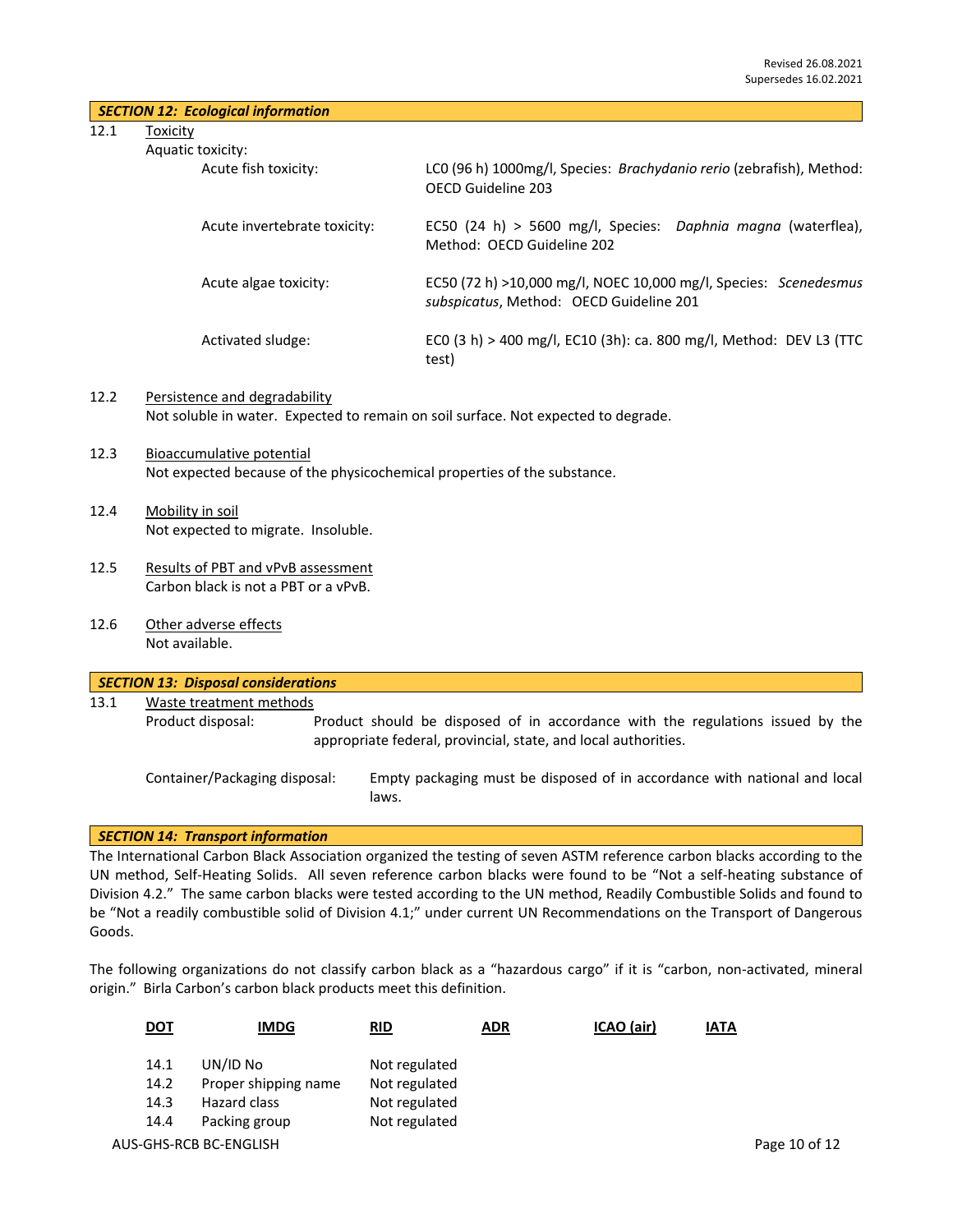## *SECTION 15: Regulatory information*

## 15.1 Classification

Australia: Not a hazardous substance or mixture according to the Globally Harmonized System (GHS) Rev. 3 referred to in the Australia Model Work Health and Safety Regulation (WHS).

#### International Inventories:

Carbon black, CAS number 1333-86-4, appears on the following inventories:

| Australia:   | AICS                          |
|--------------|-------------------------------|
| Canada:      | DSL                           |
| China:       | <b>IECSC</b>                  |
| Europe (EU): | EINECS (EINECS-RN: 215-609-9) |
| Japan:       | <b>ENCS</b>                   |
| Korea:       | KECI                          |
| Philippines: | <b>PICCS</b>                  |
| Taiwan:      | <b>TCSI</b>                   |
| New Zealand: | <b>NZIOC</b>                  |
| USA:         | <b>TSCA</b>                   |
|              |                               |

| <b>SECTION 16: Other Information</b>                                                                                                                |                                                                                                                                                  |                                                                                                                                                                             |                                                                                                                                                                                                                         |  |  |
|-----------------------------------------------------------------------------------------------------------------------------------------------------|--------------------------------------------------------------------------------------------------------------------------------------------------|-----------------------------------------------------------------------------------------------------------------------------------------------------------------------------|-------------------------------------------------------------------------------------------------------------------------------------------------------------------------------------------------------------------------|--|--|
| Contact Information                                                                                                                                 |                                                                                                                                                  |                                                                                                                                                                             |                                                                                                                                                                                                                         |  |  |
| Birla Carbon U.S.A., Inc.<br>370 Columbian Chemicals Lane                                                                                           | Birla Carbon Brasil Ltda.<br>Estrada Renê Fonseca S/N                                                                                            | Birla Carbon Egypt S.A.E.<br>El-Nahda Road                                                                                                                                  | Birla Carbon China (Weifang)<br>Co., Ltd.                                                                                                                                                                               |  |  |
| Franklin, LA 70538-1149, U.S.A.<br>Telephone +1 337 836 5641                                                                                        | Cubatão SP Brazil<br>CEP 11573-904<br>PABX Operator +55 13 3362 7100                                                                             | Amreya, Alexandria, Egypt<br>+20 3 47 70 102                                                                                                                                | Binhai Economic Development<br>Zone<br>Weifang, Shandong, 262737,<br><b>PRC</b><br>Telephone +86 (0536) 530 5978                                                                                                        |  |  |
| Birla Carbon U.S.A., Inc.<br>3500 South Road S<br>Ulysses, KS 67880-8103, U.S.A.<br>Telephone +1 620 356 3151                                       | Birla Carbon Italy S.R.L.<br>Via S Cassiano, 140<br>I - 28069 San Martino di Trecate<br>(NO) Italy<br>Telephone +39 0321 7981                    | Birla Carbon India Private Limited<br>K-16, Phase II, SIPCOT Industrial<br>Complex<br>Gummidipoondi - 601201<br>Dist: Thiruvallur, Tamil Nadu<br>India<br>+91 44 279 893 01 | Birla Carbon China (Jining) Co.<br>Ltd.<br>No. 6, Chenguang Road, Jibei<br>High-Tech Industry Park Zone<br>Jining City, Shandong Province<br>The People's Republic of China,<br>272000<br>Telephone +86 (0537) 677 9018 |  |  |
| Birla Carbon Canada Ltd.<br>755 Parkdale Ave. North<br>P.O. Box 3398, Station C<br>Hamilton, Ontario L8H 7M2<br>Canada<br>Telephone +1 905 544 3343 | Birla Carbon Hungary Ltd.<br>H - 3581 Tiszaújváros<br>P.O.B. 61, Hungary<br>Telephone +36 49 544 000                                             | Birla Carbon India Private Limited<br>Village Lohop, Patalganga,<br>Taluka: Khalapur<br>Dist.: Raigad 410207<br>Maharashtra, India<br>+91 22 2192 250133                    | Birla Carbon Korea Co., Ltd.<br>#1-3, Ulha-Dong<br>Yeosu city, cheonnam 555-290,<br>Korea<br>Telephone 82-61-688-3330                                                                                                   |  |  |
| Birla Carbon Brasil Ltda.<br>Via Frontal km, 1, S/N. Polo<br>Petroquimico<br>Camaçari Bahia Brazil<br>CEP 42.810-320<br>Telephone +55 71 3616 1100  | Birla Carbon Spain, S.L.U.<br>Carretera Gajano-Pontejos<br>39792 Gajano, Cantabria<br>Apartado 283, Santander, Spain<br>Telephone +34 942 503030 | Birla Carbon India Private Limited<br>Murdhwa Industrial Area<br>P.O. Renukook, Dist: Sonebhadra<br>$U.P. Pin - 231217$<br>India<br>+91 5446 252 387/88/89/90/91            | Birla Carbon Thailand Public Co.<br>Ltd.<br>44 M.1, T. Posa, A. Muang<br>Angthong 14000<br>+66 35 672 150-4                                                                                                             |  |  |

## References:

Borm, P.J.A., Cakmak, G., Jermann, E., Weishaupt C., Kempers, P., van Schooten,FJ., Oberdorster, G., Schins, RP. (2005) Formation of PAH-DNA adducts after in-vivo and vitro exposure of rats and lung cell to different commercial carbon blacks. Tox.Appl. Pharm. 1:205(2):157-67.